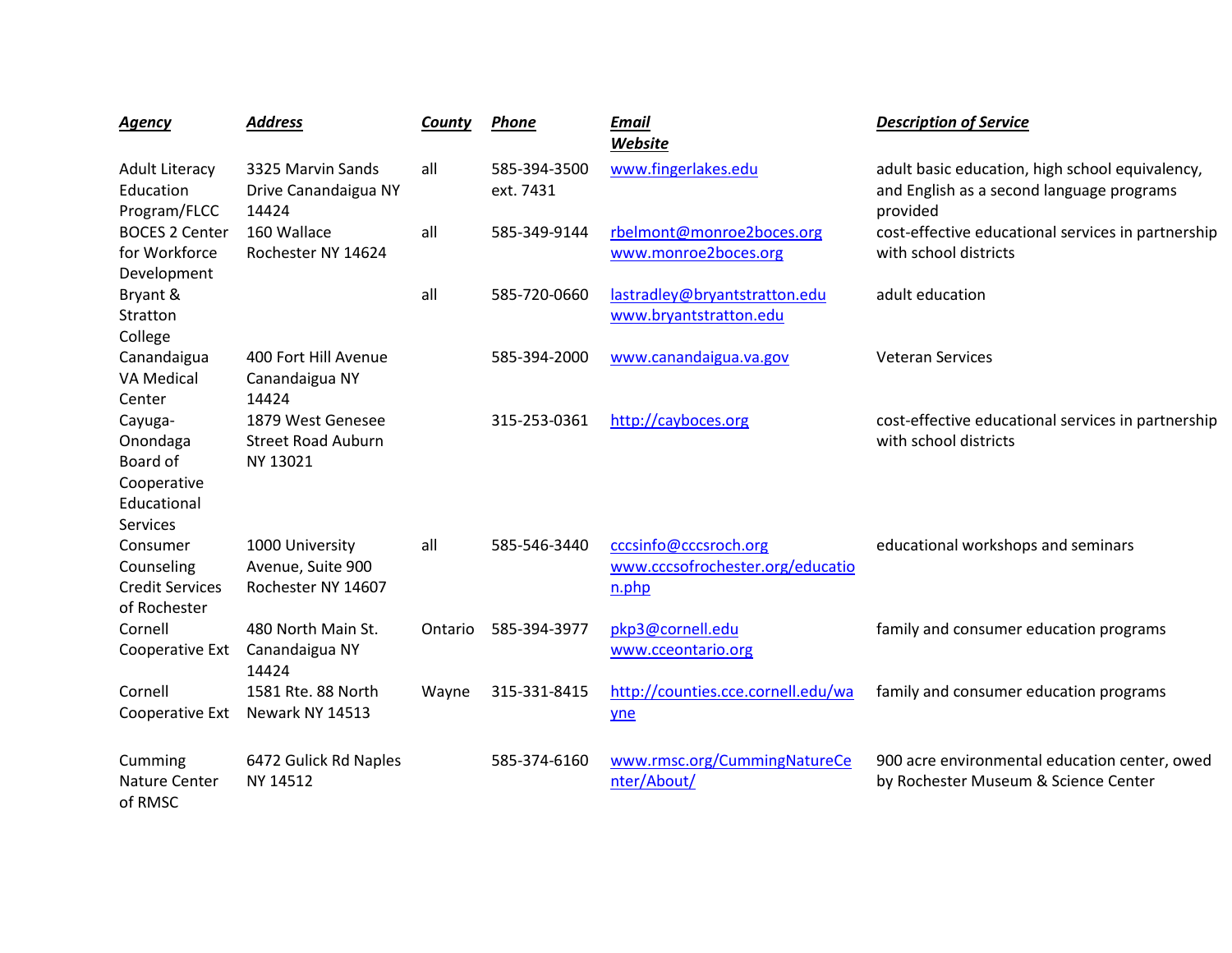| East Bloomfield<br><b>GRASP Program</b>          | East Bloomfield<br>Central School,<br>Oakmount Dr<br>Bloomfield NY 14469 | Ontario<br>Wayne | 585-657-7070 |                                                      | Home study GED program                     |
|--------------------------------------------------|--------------------------------------------------------------------------|------------------|--------------|------------------------------------------------------|--------------------------------------------|
| Eastern Wayne<br>County Even<br><b>Start</b>     | 6264 Route 88, PO<br>Box 220 Sodus NY<br>14551                           | Wayne            | 315-483-5294 | kclark06@rochester.rr.com                            | family literacy program                    |
| <b>Finger Lakes</b><br>Community<br>College      | 3325 Marvin Sands<br>Drive Canandaigua NY<br>14424                       | all              | 585-394-3500 | veterans@flcc.edu<br>www.flcc.edu/veterans/index.cfm |                                            |
| <b>FLCC Geneva</b>                               | 63 Pulteney Street<br>Geneva NY 14456                                    | all              | 315-789-6701 | Geneva@flcc.edu<br>www.flcc.edu/geneva/              | adult education                            |
| FLCC/Communi<br>ty Education                     | 3325 Marvin Sands<br>Drive Canandaigua NY<br>14424                       | all              | 585-785-1666 | www.flcc.edu                                         | adult education                            |
| FLCC/Hopewell<br>- One Stop<br>Center            | 3325 Marvin Sands<br>Drive Canandaigua NY<br>14424                       | all              | 585-785-1000 | www.flcc.edu                                         | adult education                            |
| Hobart and<br>William Smith<br>Colleges          | 300 Pulteney St.<br>Geneva NY 14456                                      | all              | 315-781-3000 | http://hws.edu                                       | adult education                            |
| Keuka College-<br><b>ASAP</b>                    | 1 Keuka Business Pk<br>2258 Route 54A Penn<br>Yan NY 14527               | all              | 315-279-5121 | Immarcin@keuka.edu<br>http://asap.keuka.edu          | adult education                            |
| Literacy<br>Volunteers of<br>Ontario - Yates     | 208 S. Main St<br>Canandaigua NY<br>14424                                | Ontario<br>Yates | 585-396-1686 | info@literacyvoc.org<br>www.literacyvoc.org          | provides adults the literacy skills needed |
| Literacy<br>Volunteers of<br>Ontario - Yates     | 117 E. Elm Street Penn<br>Yan NY 14527                                   | Ontario<br>Yates | 315-536-6799 | info@literacyvoc.org<br>www.literacyvoc.org          | provides adults the literacy skills needed |
| Literacy<br>Volunteers of<br><b>Wayne County</b> | 12 Canal St. Lyons NY<br>14489                                           | Wayne            | 315-946-5333 | lvwayne@rochester.rr.com<br>www.lvwayne.org          | provides adults the literacy skills needed |